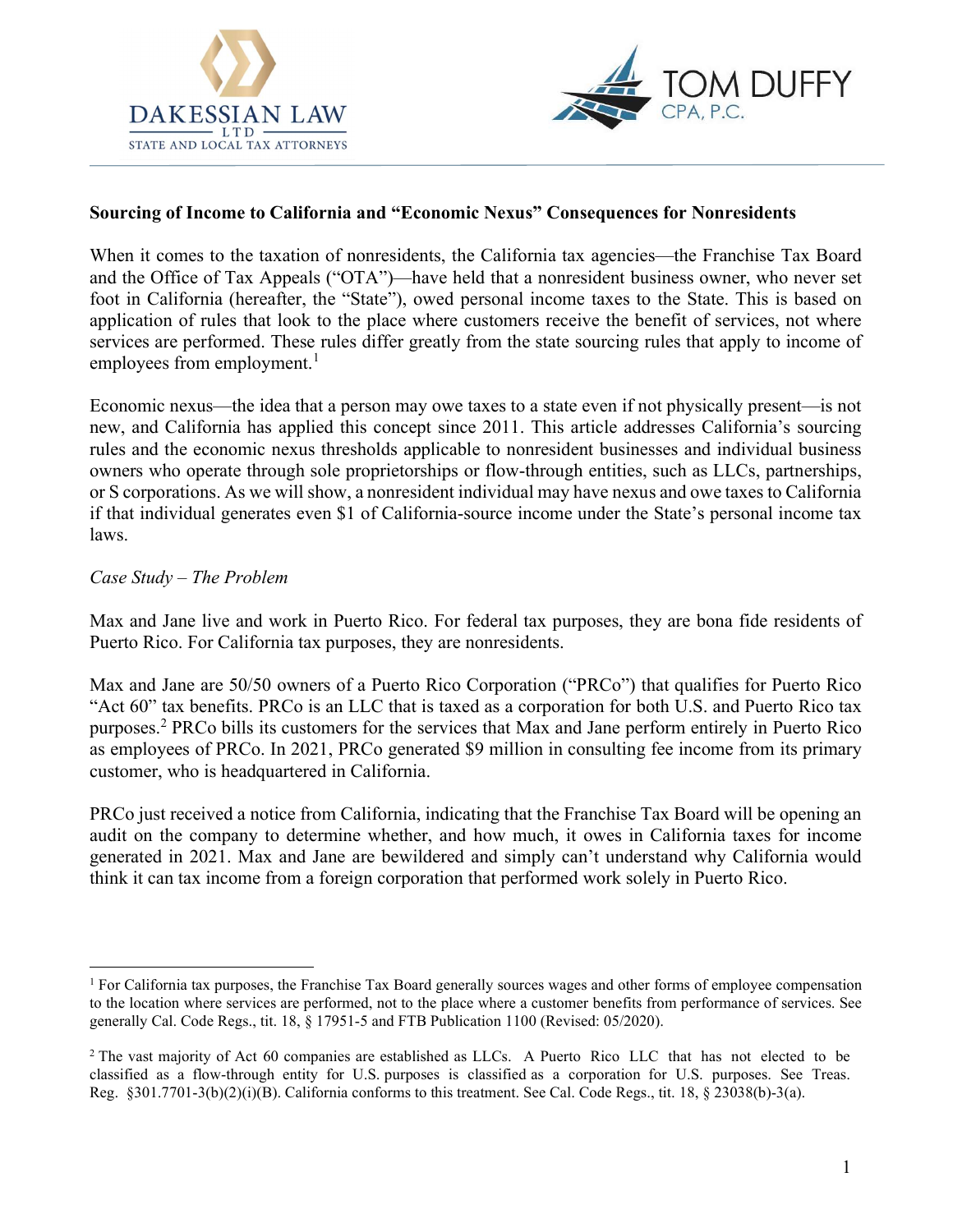



Unfortunately, some or all of the \$9 million of PRCo's consulting fee income may be subject to California corporate income tax at a rate of 8.84% if its customer directly or indirectly received value from delivery of that service in California and the amount received exceeds statutory thresholds.<sup>3</sup>

# California Tax Decision and Further Background

In 2019, California's administrative tax appeal body, the OTA, issued a precedential opinion applying a state tax concept known as market-based sourcing together with an assertion of jurisdiction over the taxpayer based on economic connections. In that appeal, the Franchise Tax Board issued assessments of additional California taxes to a self-employed Arizona screenwriter who, according to the decision, performed all services in Arizona to write screenplays for two motion-picture producers headquartered and registered in California.

Upon review, the OTA concluded that the customers of the Arizona screenwriter were in California, and thus the benefit of the screenwriting services was received in California. Although the nonresident performed all the screenwriting services in Arizona and none in California, the income was sourced to California after applying market sourcing rules that look to the location of customer benefit. The OTA affirmed the assessments of income taxes against the Arizona screenwriter.<sup>4</sup>

# The Change in Sourcing of Sales and the "Doing Business" Standard Applicable to **Corporations**

The potential to owe taxes in the absence of physical presence ("economic nexus") greatly expanded when California modified state apportionment rules that apply to sales of services and intangibles.<sup>5</sup> For years beginning on or after January 1, 2011 and before January 1, 2013, taxpayers could elect to source their sales of services or intangibles to the locations where income-producing activities were performed. For years beginning on or after January 1, 2013, taxpayers must consider the location of the customer benefit and use "market sourcing" to source income.<sup>6</sup>

<sup>&</sup>lt;sup>3</sup> See Cal. Code Regs., tit. 18,  $\S 25136-2(b)(1)$  and Cal. Rev. & Tax. Code  $\S 23101(b)$ .

<sup>4</sup> Appeal of Blair S. Bindley (2019) 2019-OTA 179P (2019 WL 3804280), hereafter Appeal of Blair S. Bindley.

<sup>&</sup>lt;sup>5</sup> The state sourcing rules for sales of tangible goods were not impacted when California changed the sourcing rules for sales of services and intangibles. However, a finding of economic nexus relating to sales of services or use of intangibles may impact the in-state measurement of sales of tangible goods through consideration of throwback for taxpayers generating different kinds of receipts.

<sup>6</sup> See Cal. Rev. & Tax. Code section 25128.7: "[F]or taxable years beginning on or after January 1, 2013, all business income of an apportioning trade or business, other than an apportioning trade or business described in subdivision (b) of Section 25128, shall be apportioned to this state by multiplying the business income by the sales factor."

Dakessian Law is challenging the validity of the ballot initiative that created mandatory single-sales-factor apportionment (Proposition 39) on grounds that it violated the California Constitution's single subject rule. The case is currently pending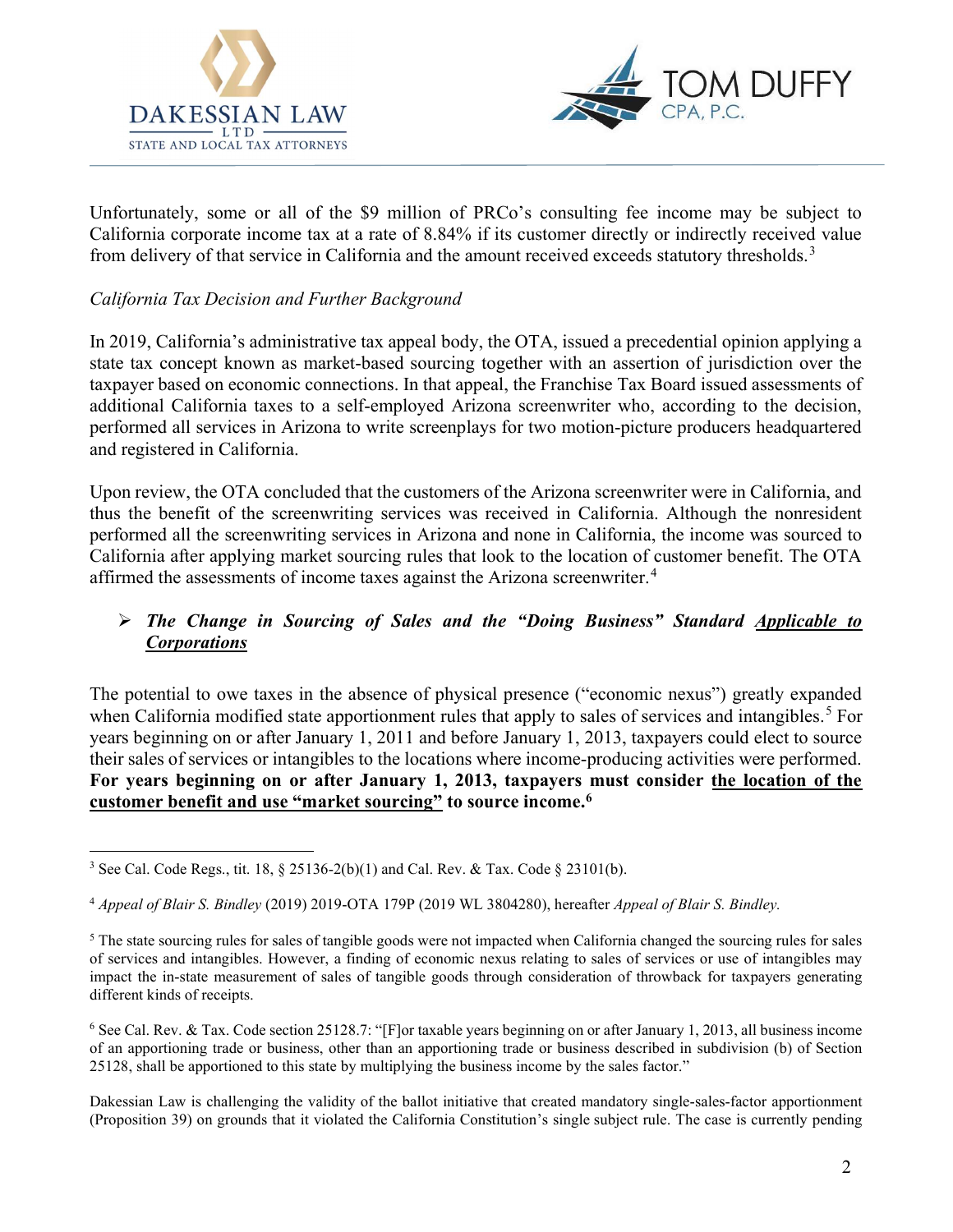



Another change in California law, effective for corporations beginning in 2011, established property, payroll, and receipts thresholds ("factor-presence thresholds") that would constitute "doing business" in the State under California's Corporate Tax Code.<sup>7</sup> With this amendment, the Legislature provided clear guidelines: corporations with activities exceeding these factor-presence thresholds would be "doing business" within California.

The California factor-presence thresholds, as first enacted and as they currently stand, are these:

| <b>Connections</b> | 2011                                 | 2021                                 |
|--------------------|--------------------------------------|--------------------------------------|
| with               |                                      |                                      |
| California         |                                      |                                      |
| Sales in           | Exceed $$500,000$ or 25 percent of a | Exceed \$637,252 or 25 percent of a  |
| California         | taxpayer's total sales               | taxpayer's total sales               |
| Property in        | Exceed \$50,000 or 25 percent of a   | Exceed \$63,726 or 25 percent of a   |
| California         | taxpayer's total real and tangible   | taxpayer's total real and tangible   |
|                    | personal property                    | personal property                    |
| Payroll in         | Exceed \$50,000 or 25 percent of the | Exceed \$63,726 or 25 percent of the |
| California         | total compensation paid by the       | total compensation paid by the       |
|                    | taxpayer                             | taxpayer                             |

To the extent a corporation's only connections with California were the presence of California customers, the change to market sourcing, whether elected in 2011 or 2012, or required in 2013 and later years, would implicate an economic presence and consideration of the "doing business" thresholds.

For example, if a taxpayer (PRCo in our example) sold its services to purchasers that "received the benefit of the services" in California, and these sales exceeded either \$637,252 or 25% of a taxpayer's total sales made everywhere, that taxpayer would be doing business in California even if the business had no other presence (no facilities, property, or employees) in the State.

## • What if PRCo Elected to be Taxed as a Partnership for U.S. Tax Purposes?

The factor-presence thresholds do not apply to all taxpayers. For example, the factor-presence thresholds do not apply to nonresident business owners (i.e., partners in partnerships or sole proprietors). That is because California places the factor-presence thresholds to identify when corporations are "doing

before the Second District California Court of Appeal, following the Los Angeles Superior Court's decision in One Technologies, LLC v. Franchise Tax Board of the State of California (Case No. 21STCV21844).

<sup>&</sup>lt;sup>7</sup> See Cal. Rev. & Tax. Code section 23101. Of note, there are other grounds California may use to assert jurisdiction to tax, even if corporations or other taxpayers do not exceed the doing business thresholds applicable to corporations, discussed in brief below.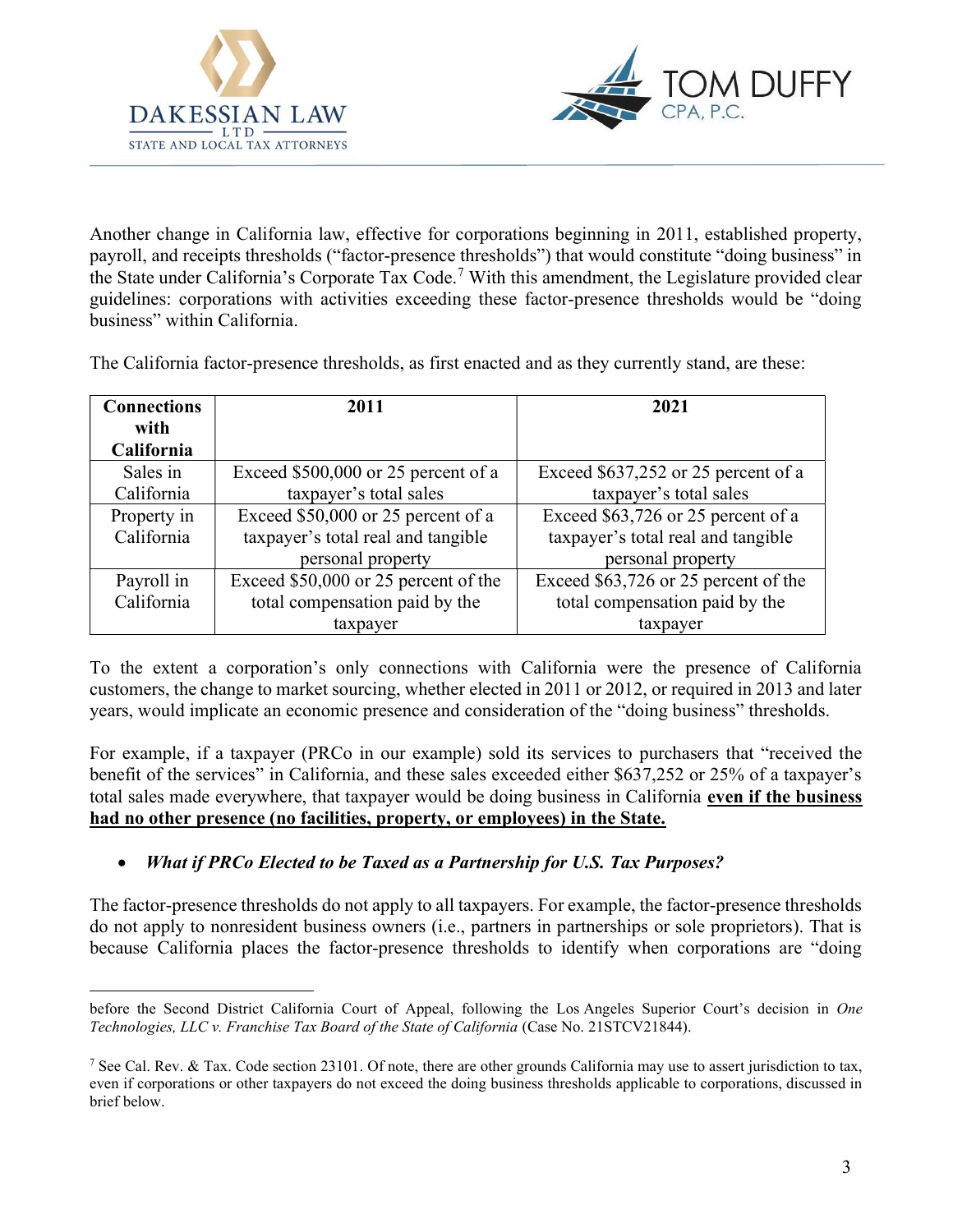



business" in Part 11 of the Revenue and Taxation Code (the Corporation Tax Law).<sup>8</sup> But individuals are subject to tax under Part 10 of the Revenue and Taxation Code (the Personal Income Tax Law), a different taxing system using different standards.

California's market sourcing rules expand the potential for nonresident individuals, who own interests in partnerships or other flow-through entities, to have not only an economic presence in California, but a taxable economic presence in California.

# o The Economic Nexus Standard Applicable to Nonresident Individual Business Owners and the Change in Sourcing of Sales

In general, businesses with either property or employees ("payroll") within California generally have nexus under good, old-fashioned physical presence nexus.<sup>9</sup> Indeed, prior to the enactment of marketsourcing rules, businesses selling services or intangibles would have had income sourced to California if income-producing activities were conducted in the State.<sup>10</sup> Under the historic rules, the performance of income producing activities in California led to the sourcing of income to the State.

<sup>&</sup>lt;sup>8</sup> Although tax statutes frequently use the term "taxpayer," this word is a term of art and in Part 11 applies to "any person subject to the tax imposed under Chapter 2 (commencing with Section 23101 [the Corporate Franchise Tax], Chapter 2.5 (commencing with Section 23400 [the Alternative Minimum Tax], or Chapter 3 (commencing with Section 23501 [the Corporate Income Tax])." See Cal. Rev. & Tax. Code section 23037. Since individuals are not "taxpayers" under Chapters 2, 2.5, or 3 of Part 11, they do not appear to be governed by the doing business standard articulated by the Legislature and codified in Revenue and Taxation Code section 23101.

<sup>&</sup>lt;sup>9</sup> The notable exception being for taxes measured by income imposed on taxpayers whose only connection to California is the sale of tangible goods within the state and whose presence is limited to solicitation of sales or the conduct of other activities that are ancillary to solicitation. These taxpayers, conducting limited activities, selling only tangible goods, that do have physical presence may nonetheless be protected, meaning that California would not have jurisdiction to impose income taxes pursuant to federal law under Public Law 86-272 (15 U.S.C., section 381), as interpreted by Wisconsin v. Wrigley, 505 U.S. 214 (1992), 112 S.Ct. 2447, 120 L.Ed.2d 174.

 $10$  As described above, prior to the change to market sourcing, the sourcing of income from services or intangibles would generally locate those receipts at the place where greater costs of performance, or in some instances proportional costs, were incurred by the taxpayer or on the taxpayer's behalf. See section 25136 (sometimes referred to as section 25136-1) of title 18 of the Cal. Code of Regs.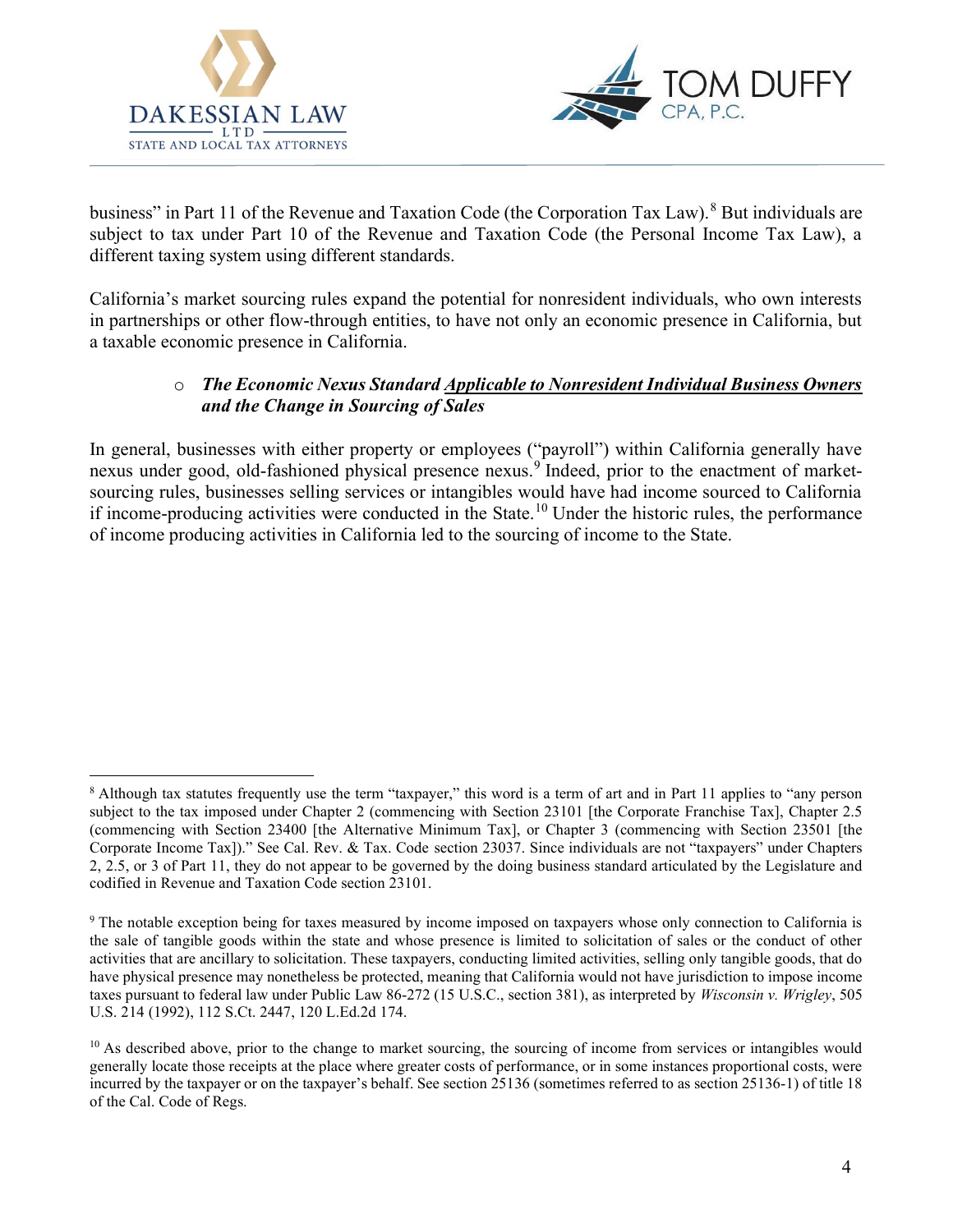



It is the change to market sourcing applicable for most kinds of businesses in 2013 that presents traps for the unwary. For this, the OTA decision in the *Appeal of Blair S. Bindley* is instructive.<sup>11</sup> In reviewing the California taxes owed by the nonresident independent contractor, the OTA's analysis was as follows $^{12}$ :

- $\triangleright$  First, nonresident individuals are taxable to the extent of their California source income.<sup>13</sup>
- $\triangleright$  Second, unlike the corporate tax law, the personal income tax law provides no economic nexus minimum thresholds, which means that even de minimis activities conducted entirely outside California may result in the generation of California source income.
- $\triangleright$  Third, the sourcing of the multistate income of nonresident individual business owners is addressed in large part by regulations enumerated under section 17951 of the Revenue and Taxation Code. To the extent income is generated from the conduct of a business, trade, or profession, the regulation addressing the method used to apportion that income is section 17951- 4 of the California Code of Regulations (hereafter, "Regulation"). Under Regulation section 17951-4, the personal income tax laws apply certain corporate apportionment rules \*including market sourcing\* to nonresident individual business owners conducting business as sole proprietors or owners of flow-through entities.<sup>14</sup>

Although the presence of services or of intangibles sourced to California under market sourcing concepts does not automatically equate to the generation of taxable income, the fact of California source income governs taxability of nonresidents. Putting these statutes together, it appears this statutory and regulatory framework assigns California the right to tax even a dollar  $(S1)$  that is California source income.<sup>15</sup>

<sup>13</sup> Cal. Rev. & Tax. Code, § 17041, subd. (b).

<sup>&</sup>lt;sup>11</sup> See the discussion section in the *Appeal of Blair S. Bindley*.

<sup>&</sup>lt;sup>12</sup> Procedural points regarding FTB estimates of tax and further discussions regarding the burden of proof are omitted from the following discussion. This article also omits other notable points from the decision, such as confirmation that the individual was carrying on business within and without California and that the business was "unitary."

<sup>&</sup>lt;sup>14</sup> Taxpayers should monitor the FTB's unlawful attempts to tax nonresident individuals on income from intangibles based on California's corporate apportionment scheme. Dakessian Law is currently litigating this issue before the Fourth District California Court of Appeal in Metropoulos v. Franchise Tax Board (No. D078790). Regulation 17951-4's incorporation of the corporate apportionment scheme into the personal income tax law does not apply to a nonresident individual's income from intangibles. Instead, this income is generally allocated outside of California under Revenue and Taxation Code Section 17952. The FTB seems to recognize the separation of the corporate and personal income tax codes when it suits them—e.g., when applying the differing nexus standards—but ignores such differences where they favor the taxpayer (e.g, in Metropoulos).

<sup>&</sup>lt;sup>15</sup> There is a practical limit on the State's ability to demand the filing of tax returns built into the California statutes and that is the income filing threshold. Unfortunately, this filing threshold is not keyed to minimum levels of California source income but instead to total federal adjusted gross income ("AGI") from all sources. The statute provides that "every individual" that is taxable under the California Personal Income Tax laws must file a return showing all gross income, all deductions, and all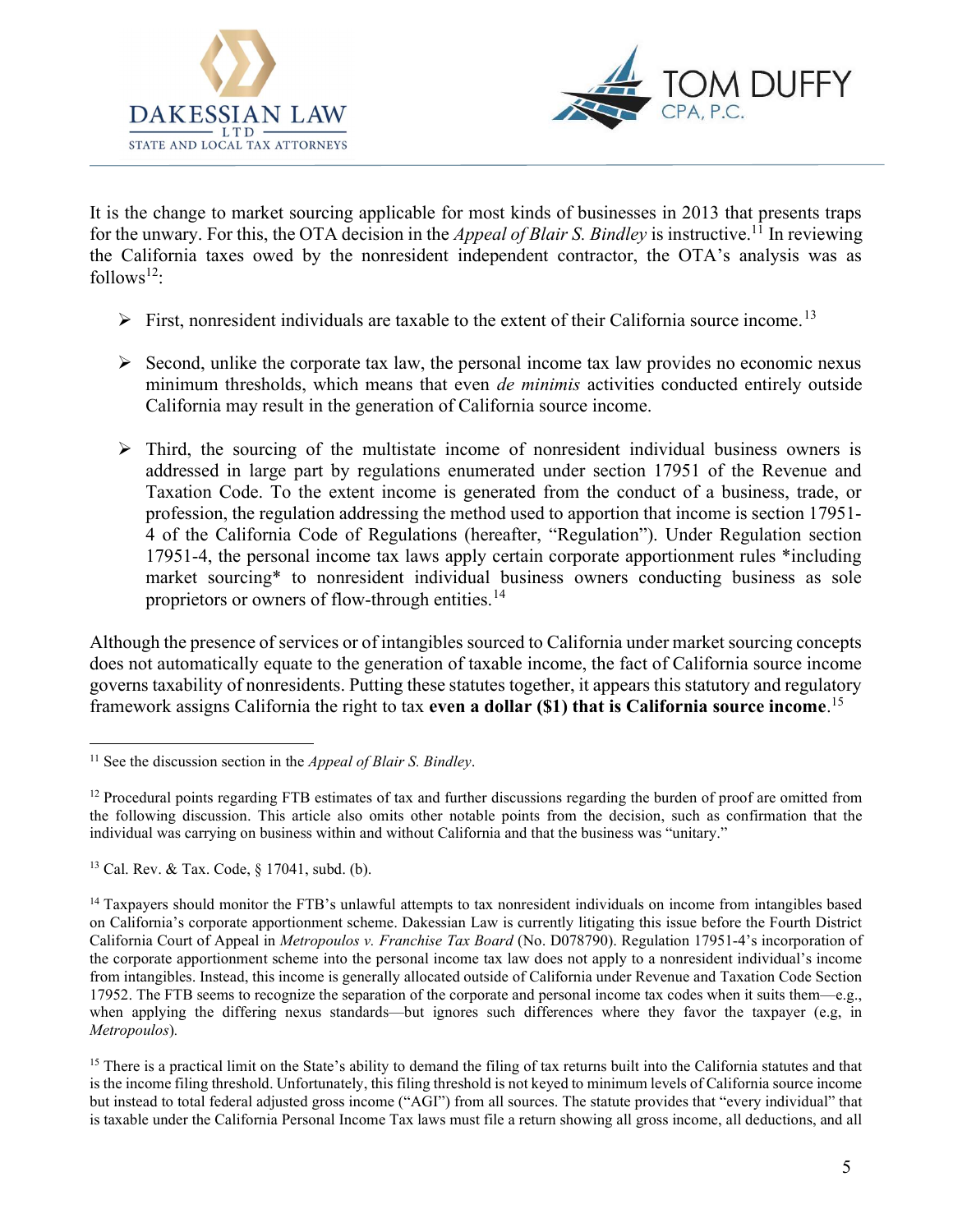



## Case Study for PRCo - Revisited

Unfortunately for PRCo, the rules on market sourcing in California have been difficult to apply.

California's implementing regulation would assign the benefit of the services to California if the "books and records kept in the normal course of business... indicate the benefit of the service" is in California.<sup>16</sup> While this seems relatively straightforward, in practice very few taxpayers keep contemporaneous records that track state tax concepts such as "market sourcing" and the location where customers receive the benefit of services. In the absence of detailed records tracking this information, the regulation allows the Franchise Tax Board and taxpayers to "reasonably approximate" the location where the benefit of services was received.<sup>17</sup>

What this means for PRCo is that \*depending on the nature of the services provided and the benefit to its customer\* it is possible California may source all of the \$9 million to the State. It is also possible California will source much less than \$9 million to the State. But the fact that all services were performed outside California does not answer the question of taxability and taxation in California as to PRCo. If the amount of sales sourced to California exceeds either \$637,252 or 25 percent of PRCo's total sales, then California may have jurisdiction to tax PRCo.

So unfortunately, as a practical matter Max and Jane will face the challenge of explaining to the Franchise Tax Board the nature of services PRCo rendered and the place where its California customer in fact received the benefit of those services.

The fact that PRCo and its two members performed all services for the business in Puerto Rico, and that the income may be sourced for either federal or Puerto Rico tax purposes under very different rules, does not determine the sourcing of PRCo's income for California tax purposes.

As for Max and Jane, California law taxes income from employment differently from income from business activities. In general, California sources wage and other compensation income of employees by

credits earned worldwide if its "adjusted gross income from all sources" exceed the California filing threshold for a given year. Cal. Rev. & Tax. Code, § 18501, subds. (a) and (d). In 2021, the California AGI filing threshold for an individual filing a single or head of household return was \$19,310. (See https://www.ftb.ca.gov/file/personal/residency-status/part-year-andnonresident.html.) Thus, a nonresident filing a single return with \$20,000 of federal adjusted gross income from all sources, and \$1 of California source income may have a filing requirement under the statutes currently in place.

<sup>&</sup>lt;sup>16</sup> Cal. Code Regs., tit. 18, § 25136-1(c)(2)(A). Also note, the Franchise Tax Board has proposed amendments to this regulation, which may or may not add clarity in determining the location where PRCo's customer in California receives the benefit of its services.

<sup>&</sup>lt;sup>17</sup> Id., at subd. (c)(2)(B). If a reasonable approximation is not possible, the regulation provides further cascading rules with alternatives, to use the location from which the customer places the order, or the customer's billing address.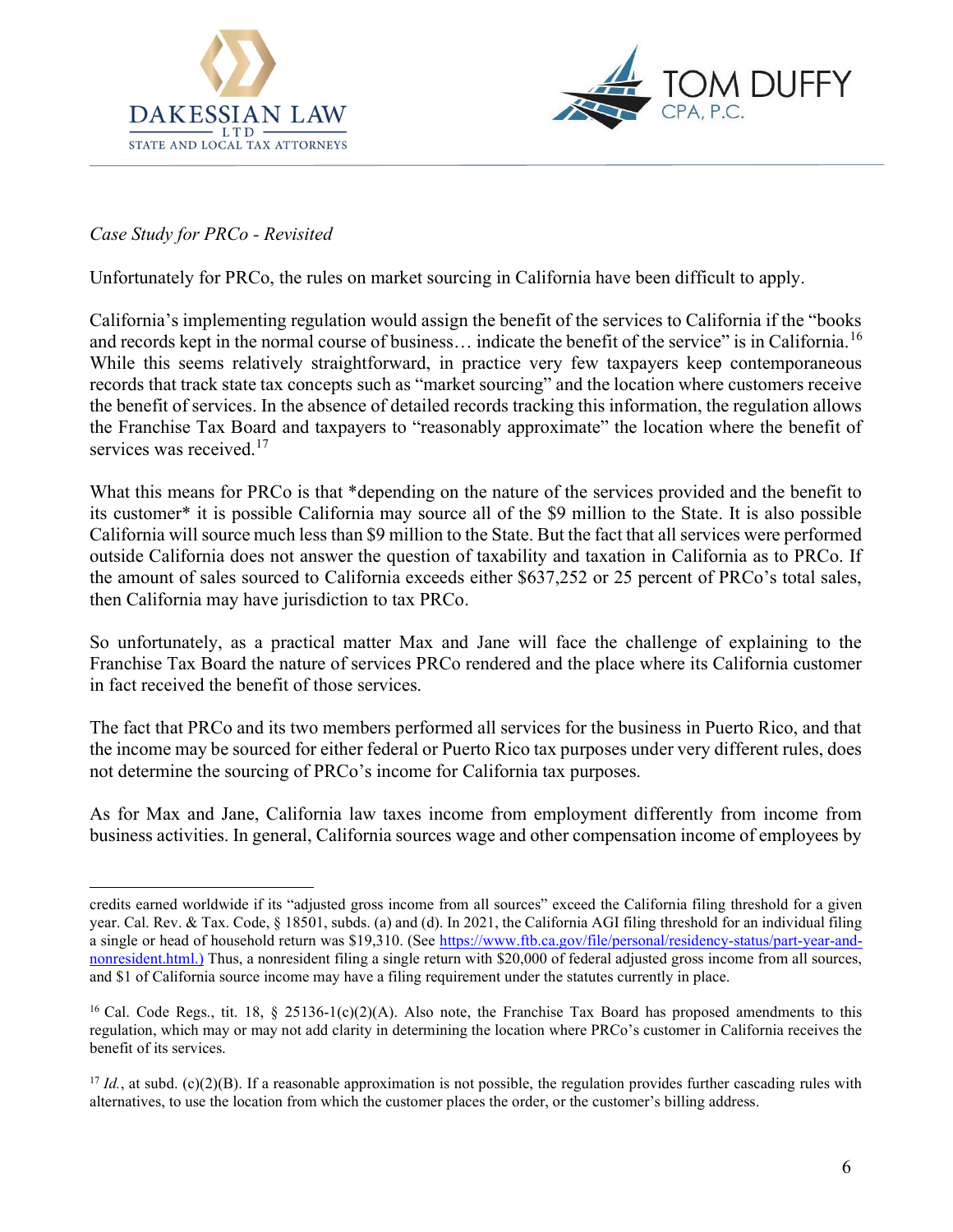



reference to the performance of services in the State.<sup>18</sup> Since Max and Jane performed all services in Puerto Rico and none in California, they would source all their compensation as employees to Puerto Rico, for California purposes.

# • Case Study - if PRCo Elected to be Taxed as a Partnership for U.S. Tax Purposes

If PRCo operated as a partnership for U.S. tax purposes, the partnership may have had a minimum tax and information reporting requirement in California if any of its sales should have been sourced to the State under its market sourcing rules. But it would be Max and Jane that would owe personal income taxes to the State of California on the flow-through income of PRCo sourced to California. And Max and Jane would pay taxes at the highest marginal rate of tax in California, which was 13.3 percent in 2021.

## Conclusion and Recommendations

Based on the California sourcing rules that look to the location of customer benefit or customer use, California may attempt to assert its taxing jurisdiction over nonresident corporations and nonresident individual business owners owning interests in flow-through entities, even in the absence of physical presence. Depending on the facts, nonresidents may nonetheless claim the Due Process and Commerce Clause protections, if implicated.<sup>19</sup>

The authors here find it strange that California's Legislature would provide clear standards to identify when corporations are doing business yet omit reference to any similar thresholds for nonresident individual business owners. In the absence of physical presence, the "doing business" statute gives guidance on the absolute and relative amounts of sales corporations may have that constitute an economic presence within California. But for nonresident individual business owners who generate income through partnerships or other flow-through entities there is no similar minimum standard. It does not serve tax policy that the statutes and regulations in California purport to give the State jurisdiction to tax \$1 of a nonresident business owner's California source income when the in-state presence is an economic presence determined by complex rules. At a minimum, the Legislature should align the corporate and individual thresholds. If the Legislature chooses to implement different standards applicable to the determination of personal income taxes of nonresidents, the Legislature should establish thresholds that are reasonable and well understood by taxpayers and their preparers nationwide.

California is certainly not alone in its use of market sourcing. As states struggle to fill budget gaps, state legislatures have rolled out market sourcing in approximately 30 states over the last ten years. As state revenue departments implement these laws, taxpayers should consider their risk and prepare for audits or correspondence audits, particularly if they have customers located in states that have adopted market

<sup>18</sup> Cal. Code Regs., tit. 18, § 17951-5.

 $19$  For example, we question whether would \$1 of California source income generated from business activities realistically equates with the substantial nexus required under the Commerce Clause of the United States Constitution.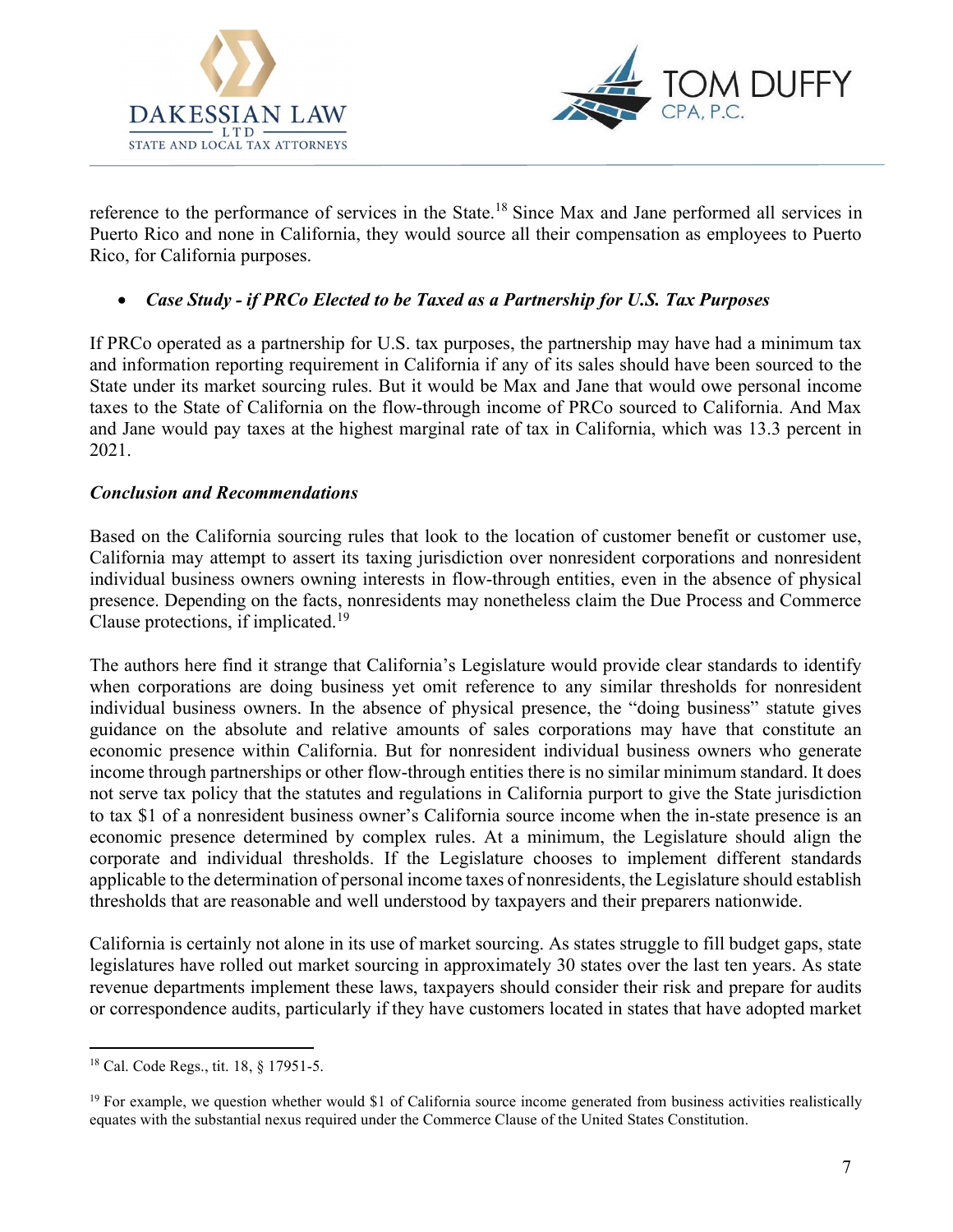



sourcing rules. One of the worst things taxpayers can do is bury their heads in the sand. Being proactive is key with mitigating nasty state tax issues. It should be noted that the statute of limitations for all 50 states to assess tax does not begin to run until a taxpayer files a complete and accurate state return.

### For more information, please contact the authors:



Marty Dakessian, Esq. The Kathleen Dill, Esq. Tom Duffy, CPA marty@dakessianlaw.com kate@dakessianlaw.com tduffy@tomduffycpa.com 213.516.5510 213.516.5509 312.237.1998





## About Dakessian Law

Dakessian Law, widely known as one of the nation's preeminent state and local tax controversy law firms, was founded by Mardiros ("Marty") Dakessian in 2016. Our attorneys focus on the unique and often complex areas of state and local tax issues and the agencies that administer them to develop innovative solutions. We serve corporate clients in a broad range of industries such as healthcare, technology, real estate, finance, retail and consumer products, and energy. The firm's clients include Fortune 500 companies, global institutions, and other businesses.

Dakessian Law also represents high net worth individuals at all levels of the administrative process and in court regarding disputes over state tax laws pertaining to income through flow-through businesses, of changes in residency status, as well as issues involving the sourcing of income of nonresidents.

With offices in Los Angeles and Sacramento, CA, Dakessian Law's core practice areas include:

- Tax Litigation:
	- o Audit Disputes
	- o Administrative Protests and Appeals
	- o Tax Settlements
- Corporate Franchise and Income Tax
- Personal Income Tax, including Residency and Sourcing Analysis
- Sales and Use Tax
- Excise Tax
- Transaction Tax
- Gross Receipts Taxes
- Business License Taxes
- Property Taxes, including State/Centrally Assessed and Local Assessment Issues
- Los Angeles City Business Taxes
- San Francisco City Taxes